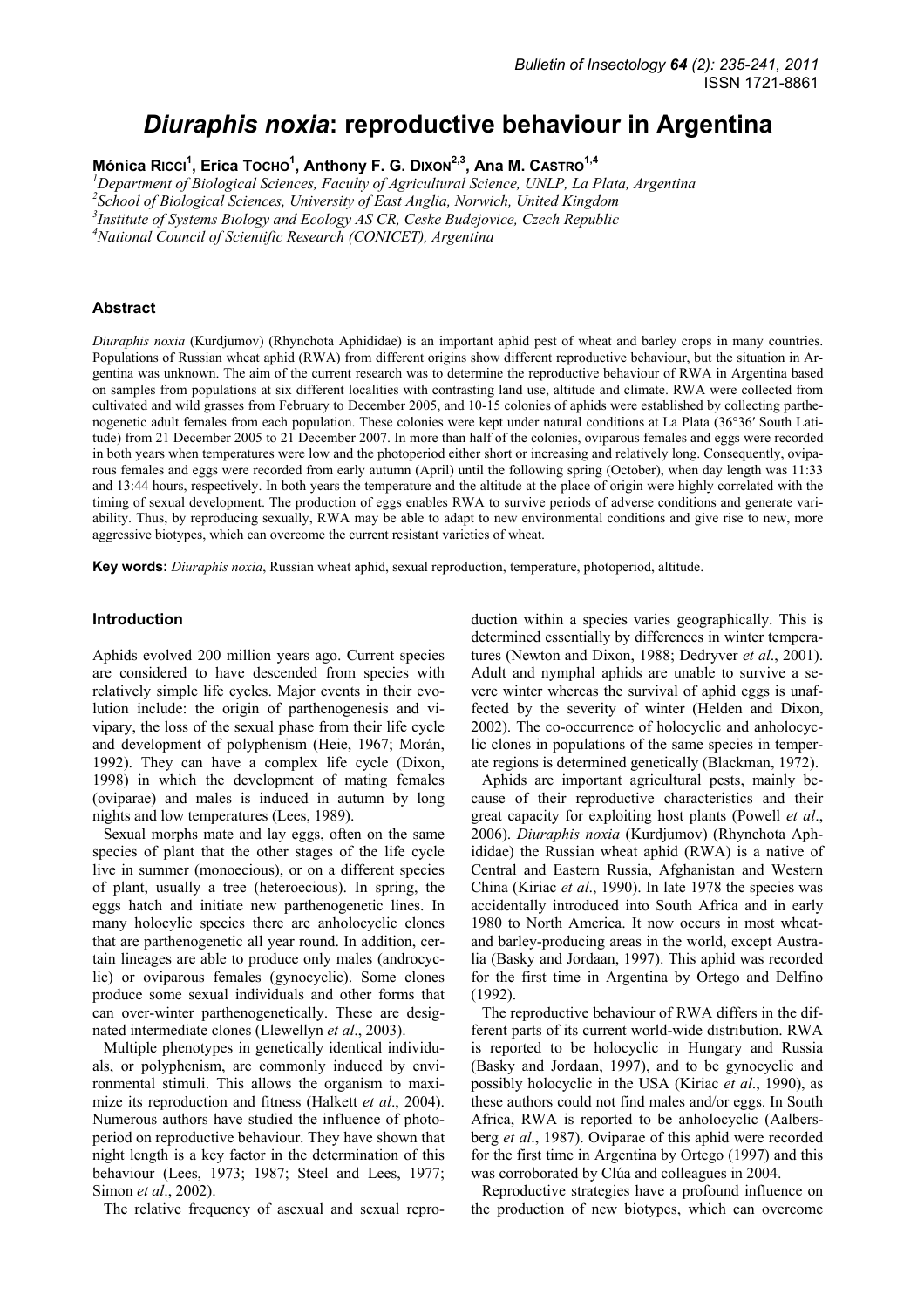the current resistant varieties of wheat. Thus, the aim of the current research was to determine the reproductive behaviour of RWA sampled from populations at six different localities with contrasting land use, altitude and climate in Argentina, when reared under the same natural conditions.

# **Materials and methods**

# Environmental conditions

RWA were collected from cultivated and wild grasses from autumn (March) to summer (December) 2005 (table 1). Six populations were sampled in Buenos Aires, Mendoza and Neuquén provinces. When the RWA was collected most of varieties of wheat and barley that hosted the aphids were in the heading stage of development (GS 10-11, Feekes scale; Large, 1954), more specifically the flag leaf stage, except the La Plata population, which was collected from wheat at the tillering stage in the fall. The *Bromus* plants, that hosted RWA in early summer in Mendoza and Neuquén, were in the vegetative stage, (table 1).

La Plata (LP) is in a region of Argentina with the highest average rainfall (1200 mm/year), which experiences moderate winters (average temperature of 11 ºC) and summers (average temperature of 20 °C) (figure 1a). Tres Arroyos (TA) has a lower rainfall (700 mm/year) with an average winter temperature of 7 °C. The rainfall at Bahia Blanca (BB) is only 500 mm/year, with a similar average winter temperature (7.5 ºC) and higher average summer temperature (23.2 ºC). Nonetheless, this locality has significantly different minimum (−11.8 ºC) and maximum (43.8 ºC) temperatures. These localities are in the Pampean plain region. Mendoza (M) is a very dry region (less than 400 mm/year) with summer rain, cool winters (average minimum temperature 3 °C) and hot summers (average maximum temperature 31 °C). Chos Malal (CHM) is the highest place (864 m asl) where aphids were collected. It has an average minimum winter temperature of 8 ºC, summer temperatures can reach 25 ºC and is the driest region with only 200 mm of rain/year. Neuquén (N) with an average winter temperature of 5 ºC and a maximum temperature in summer of 20 ºC has 600 mm of rain per year. The last three localities are in the mountains and the aphids there were collected from wild grasses in undisturbed habitats.

#### **Populations**

The reproductive strategy of RWA was studied using 10-15 colonies (replicates) from each population. Each colony was composed of the progeny of a single parthenogenetic adult collected from a particular population. The females were caged individually on a mixture of plants of susceptible cultivars of wheat and barley. To prevent cross-contamination of the colonies, each was placed in a transparent plastic cage with ventilation holes covered with a fine mesh.

In December 2005 the colonies were reared outside at La Plata exposed to natural changes in temperature and day length (figure 1a) and the presence of sexual or/and asexual forms was recorded every other day. The oviparous females were identified with the aid of a stereomicroscope  $(42x)$ . When 50% of the leaf area of the plants was damaged by the aphids, they were replaced by healthy plants onto which the young forms were transferred using a paint brush.

When the oviparous females were identified in a colony, they were transferred and isolated on another individually labelled plant in order to verify if they laid eggs and record the birth of fundatrices. The colonies were monitored continuously from 21 December 2005 to 21 December 2007. An analysis of variance was performed on the variation in the traits studied (SAS, 1998) and the differences between the mean values assessed with the standard error (SE).

# Procedures

For every clone the date on which the first oviparous female was observed  $(D_F)$ , the photoperiod (hours of light) ( $P_F$ ) and the mean temperature at that time ( $MT_F$ ) were recorded. Similarly, the date on which the last ovipara was observed  $(D<sub>L</sub>)$ , the photoperiod (hours of light)  $(P_L)$ , the mean temperature at the time  $(MT_L)$  and the percentage of facultative parthenogenetic clones (FP), were recorded. The  $MT_F$  and the  $P_F$  were correlated with the date of the last ovipara  $(D<sub>L</sub>)$ . Similarly, the number of oviparous females produced by each population in 2006 and 2007, the number of days between the appearance of the first ovipara, the peak number of oviparae and the appearance of the last ovipara, were recorded. Each factor was correlated with the average temperature of the coldest months (June, July and August) and the altitude of the place of origin, using SAS (1998) statistical software.

**Table 1.** Locality, province, geographical location, altitude, average annual rainfall and host plant from which the aphid was collected, and the number of colonies of RWA from each location established and maintained for two years under natural conditions of temperature and day-length at La Plata (36°36' South Latitude).

| Locality            | Province            | Coordinates                                       | m asl | Altitude Average annual<br>rainfall (mm) | Host plant        | Number<br>of<br>colonies |
|---------------------|---------------------|---------------------------------------------------|-------|------------------------------------------|-------------------|--------------------------|
| <b>Tres Arroyos</b> | <b>Buenos Aires</b> | $38^{\circ}22^{\prime}S - 60^{\circ}16^{\prime}W$ | 99    | 700                                      | Hordeum vulgare   | 10                       |
| Bahía Blanca        | <b>Buenos Aires</b> | 38°44'S - 62°14'02"W                              | 83    | 500                                      | Triticum aestivum | 15                       |
| Neuquén             | Neuguén             | $39^{\circ}56'S - 71^{\circ}05'W$                 | 765   | 600                                      | <i>Bromus</i> sp. | 10                       |
| Chos Malal          | Neuquén             | 37°20'51"S - 70°17'01"W                           | 864   | 200                                      | Hordeum sp.       | 10                       |
| Mendoza             | Mendoza             | $33^{\circ}08'S - 68^{\circ}28'W$                 | 666   | 400                                      | <i>Bromus</i> sp. | 10                       |
| La Plata            | <b>Buenos Aires</b> | $34^{\circ}54'24''S - 57^{\circ}55'56''W$         | 15    | 1200                                     | T. aestivum       | 10                       |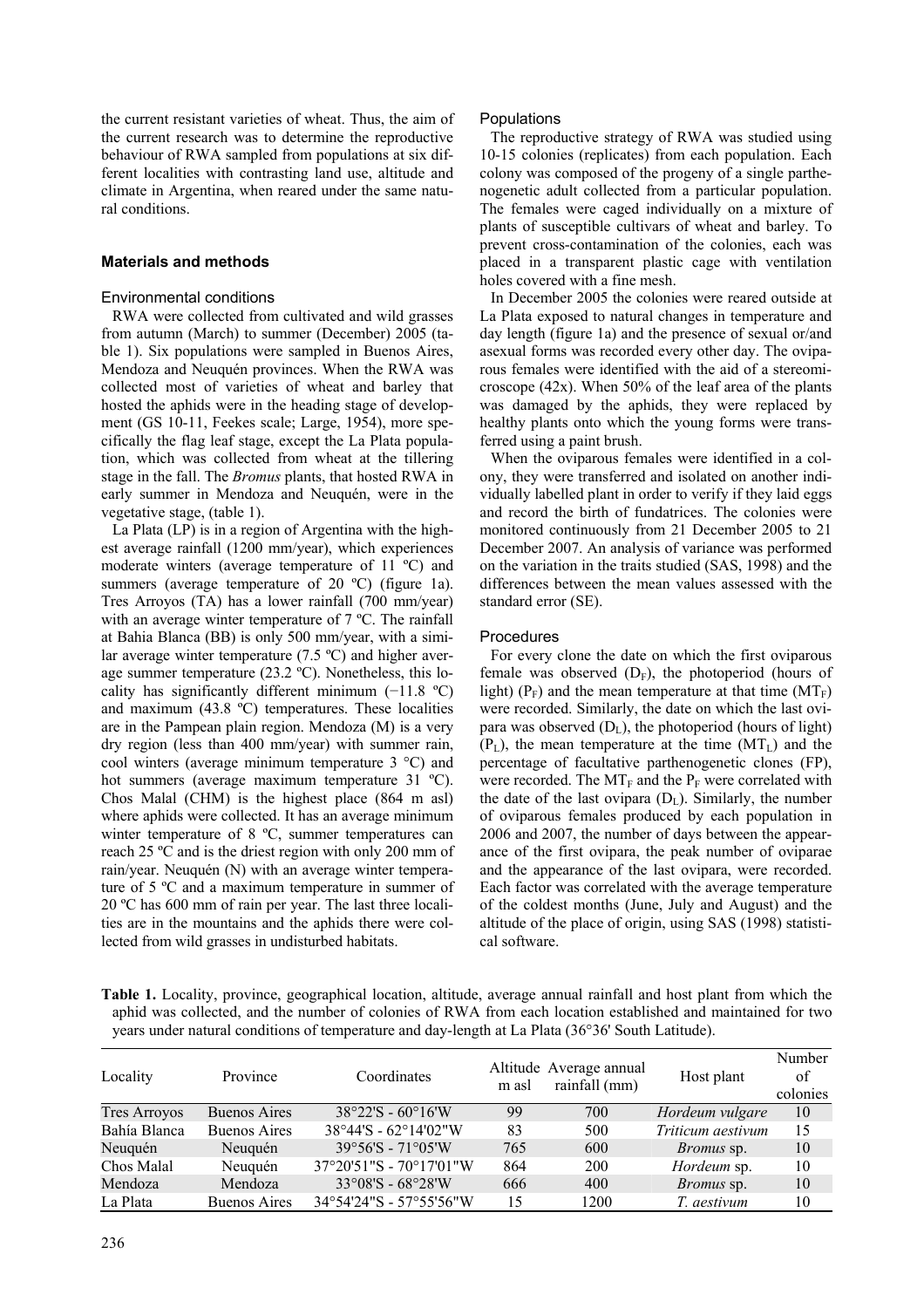

**Figure 1.** (a) Monthly average photoperiod and temperature in 2006 and 2007 at La Plata (36°36' South Latitude); (b-g) Number of oviparous females produced by the RWA colonies established at La Plata from aphids collected at: (b) Tres Arroyos, (c) Bahía Blanca, (d) Neuquén, (e) Chos Malal, (f) Mendoza, (g) La Plata.

# **Results**

Most colonies produced sexual forms but there were highly significant differences between years and colonies (ANOVA not shown). In 2006, 50% to 70% of the colonies produced sexual forms with a significantly greater proportion in 2007 (60% to 100%). In both 2006 and 2007, the total numbers of oviparous females produced by the populations collected from wild grasses (in Neuquén and Mendoza) and cultivated cereals were significantly different (SE,  $P \le 0.05$ ) (table 2). The highest numbers of oviparae were recorded in both years in the colonies from BB and LP, which were originally collected from wheat. Similarly, the lowest numbers of

oviparae were recorded in the colonies from TA and CHM, originally collected from barley (table 2).

Sexual reproduction was first recorded  $(D_F)$  in April in 2007 and May in 2006 when day length was short and the last sexual individuals  $(D<sub>L</sub>)$  were recorded in October when day length was long (table 2). In 2006 the  $D_F$ of the Tres Arroyos and Chos Malal colonies differed significantly and in 2007 that of Bahía Blanca was significantly lower than those of the Neuquén, Chos Malal and Mendoza colonies (table 2). The aphids originally collected from wild *Bromus* did not differ in  $D_F$  in the two years nor did those collected from cereals at La Plata and Chos Malal. The  $D<sub>L</sub>$  of the colonies from Neuquén, Tres Arroyos, Mendoza and La Plata differed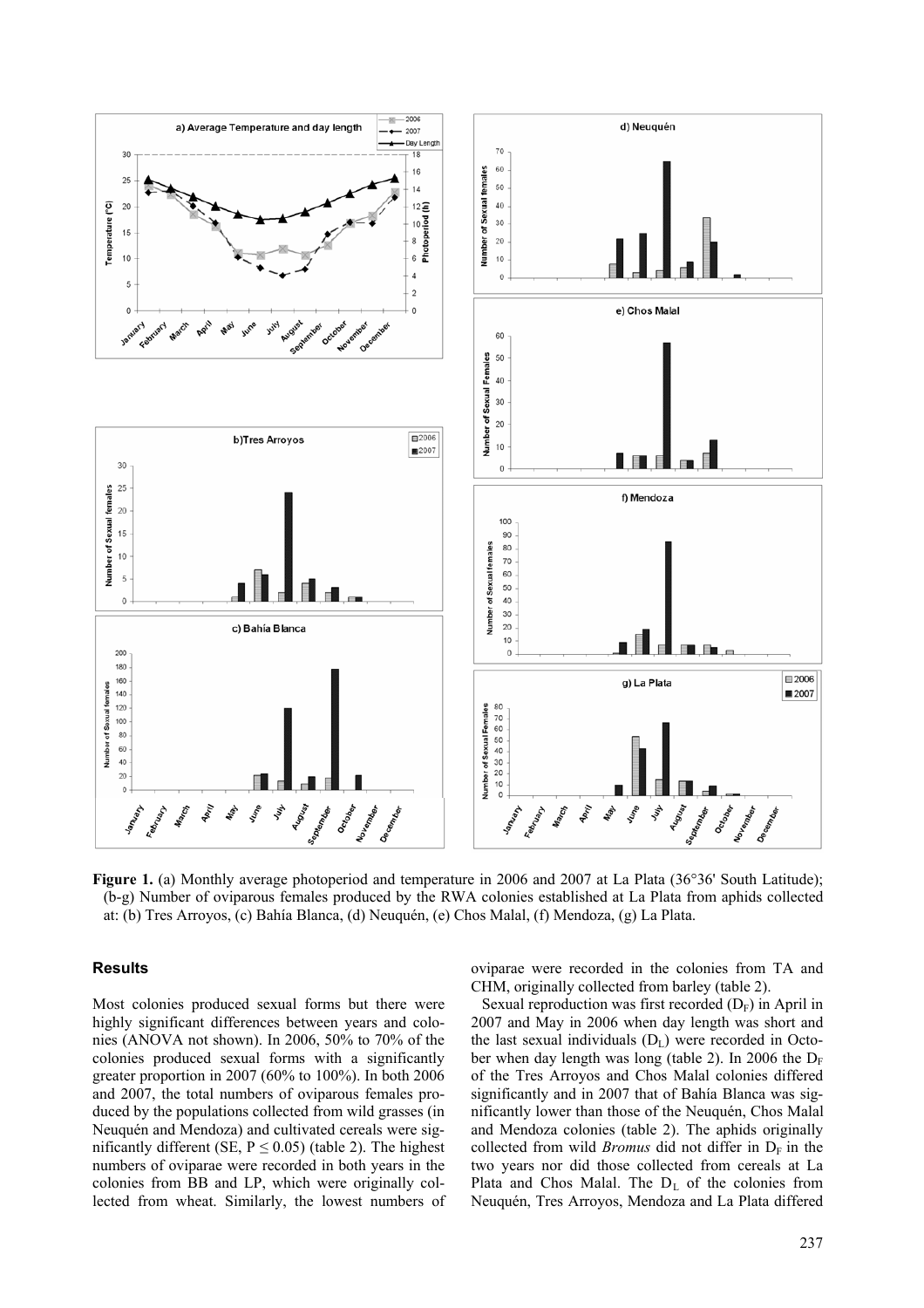| 2006               |             | Tres Arroyos Bahía Blanca | Neuquén                | Chos Malal      | Mendoza          | La Plata             | SE                       |
|--------------------|-------------|---------------------------|------------------------|-----------------|------------------|----------------------|--------------------------|
| FP(%)              | 60          | 60                        | 70                     | 60              | 50               | 60                   | $\qquad \qquad -$        |
| Total oviparae     | $17_{f*}$   | 63 <sub>b</sub>           | 55 <sub>c</sub>        | $23_e$          | $40_d$           | $89_a$               | 1.638                    |
| $D_{\rm F}$        | 147(05/19)  | 166(06/05)                | 157(05/29)             | 168(06/09)      | 154(05/26)       | 160(06/01)           | 7.78                     |
| $P_F(h)$           | 11:06       | 10:50                     | 10:55                  | 10:49           | 10:58            | 10:53                | 0.36                     |
| $MT_F (^{\circ}C)$ | 11.1        | 10.8                      | 11.1                   | 10.8            | 11.1             | 10.8                 | 0.16                     |
| $D_L$              | 285 (10/04) | 280 (09/27)               | 273 (09/22)            | 276(09/19)      | 285 (10/05)      | 285 (10/06)          | 5.2                      |
| $P_L(h)$           | 13:25       | 13:16                     | 12:59                  | 12:51           | 13:27            | 13:30                | 0.54                     |
| $MT_{L}$ (°C)      | 16.8        | 16.8                      | 16.8                   | 12.7            | 16.8             | 16.8                 | 2.14                     |
| Eggs (months)      | July        | June to<br>October        | August to<br>September | August          | July             | July to<br>September |                          |
| 2007               |             | Tres Arroyos Bahía Blanca | Neuquén                | Chos Malal      | Mendoza          | La Plata             | SЕ                       |
| FP(%)              | 70          | 100                       | 100                    | 70              | 100              | 90                   | $\overline{\phantom{a}}$ |
| Total oviparae     | $43_{e*}$   | $353_a$                   | 138 <sub>b</sub>       | 87 <sub>d</sub> | 126 <sub>c</sub> | 145 <sub>b</sub>     | 3.29                     |
| $D_{\rm E}$        | 140(18/05)  | 125(04/27)                | 158(05/30)             | 167(05/29)      | 157 (05/29)      | 138 (05/08)          | 15.7                     |
| $P_F(h)$           | 11:08       | 11:40                     | 10:54                  | 10:55           | 10:55            | 11:22                | 0.54                     |
| $MT_F$ (°C)        | 10.3        | 16.9                      | 10.3                   | 10.3            | 10.3             | 10.3                 | 2.14                     |
| $D_L$              | 287 (14/10) | 278 (09/30)               | 280 (09/30)            | 269(15/09)      | 265(09/15)       | 296(14/10)           | 5.01                     |
| $P_L(h)$           | 13:44       | 13:16                     | 13:16                  | 12:44           | 12:44            | 13:44                | 0.61                     |
| $MT_{L}$ (°C)      | 17          | 14.7                      | 17                     | 14.7            | 17               | 17                   | 3.74                     |
| Eggs (months)      | July        | June to<br>October        | August to<br>September | August          | July             | July to<br>September |                          |

**Table 2.** Photoperiod and thermal requirements for the induction of oviparae in the colonies of RWA collected from plants at six locations in Argentina.

\*Same letters indicate no significant difference.

**D<sub>F</sub>**: Number of days to when the first ovipara was recorded in 2006 and 2007 (between brackets the date of appearance of the first ovipara);  $P_F$ : Photoperiod (hours of light) when the first ovipara was recorded;  $\mathbf{MT}_F$ : Mean Temperature when first ovipara was recorded; **D**<sub>L</sub>: Number of days to when the last ovipara was recorded in 2006 and 2007 (between brackets the date of appearance of the last ovipara); **P**<sub>L</sub>: Photoperiod (hours of light) when the last ovipara was recorded; **MTL**: Mean Temperature when the last ovipara was recorded; **FP**: percentage of Facultative Parthenogenesis; **SE**: Standard Error.

significantly in 2006. In 2007 the  $D<sub>L</sub>$  of the Mendoza and Chos Malal colonies differed significantly from those of the other colonies (table 2).

Since most of the colonies reproduced sexually during this period, the photoperiod requirements for the induction of sexual forms,  $(P_F, P_I)$  were similar in both years (table 2). Similarly, the temperature requirements of the colonies over this period  $(MT_F, MT_L)$  in 2006 were not significantly different (table 2). In 2007, only the  $MT_F$ for the colonies that originated from Bahía Blanca was significantly higher than that of the colonies that originated from other localities. There were no differences in  $P_F$ ,  $P_L$ , MT<sub>F</sub> and MT<sub>L</sub> of the colonies that originated from aphids collected from cereals and wild grasses (table 2).

Of the colonies that originated from Tres Arroyos (TA), 60% in 2006 and 70% in 2007 produced oviparous females and eggs, and the remainder produced only parthenogenetic forms in both years. Those colonies that produced sexual forms were mainly facultatively parthenogenetic, since only a small proportion of the individuals developed into sexual forms (table 2). Eggs were observed in July when the day length was 10 h 52 min and mean temperature 11.9 ºC (table 2). The beginning and the end of the production of sexual forms by the colonies from TA were associated with similar day lengths in both years  $(P_F)$  (table 2). These colonies produced oviparae from June to October in 2006. The period was similar but more sexual females were produced in 2007 (figure 1b). Three colonies reproduced parthenogenetically continuously. Another colony that was parthenogenetic in the first year developed sexual forms in 2007. The number of sexual forms increased tenfold in July (figure 1b) after day length started to increase (from 21 June) and production of oviparae continued until 14 October (table 2).

In 2006 six colonies (60%) from Bahía Blanca (BB) were facultatively parthenogenetic and all were in 2007 (table 2). The production of oviparous females in June and August in 2007 (figure 1c) was 5.6 times greater than in 2006 (table 2). Oviparous females were recorded over a period of 114 days in 2006 and in 2007 the sexual morphs started maturing 38 days earlier and matured over a period of 156 days (figure 1c). Eggs were recorded on plants from June to October in both years (table 2). On 13 September 2006 a fundatrix hatched from an egg.

Of the colonies from Neuquén (N), 70% were facultatively parthenogenetic in the first year and all produced sexual forms in 2007 (table 2). Oviparous females were produced by the N colonies from May to September in both years (figure 1d). As for the colonies from the TA and BB, the first oviparous females were recorded when the day-length was short (May) (table 2) but continued even when the photoperiod increased (from July to September) (figure 1d). Eggs were detected in August and September in both years (table 2).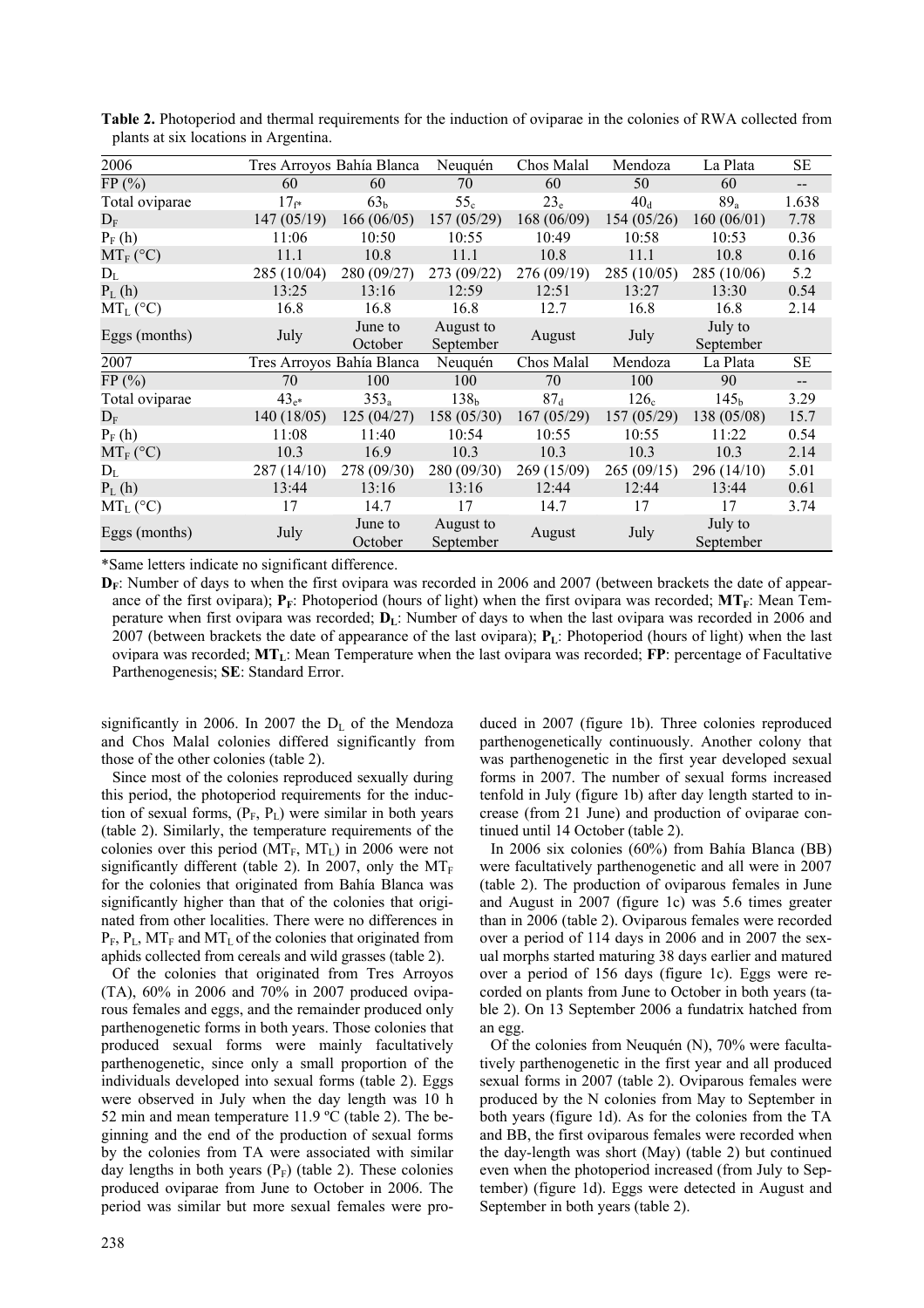**Table 3.** Correlation coefficients of the relationships between the time (days) to the appearance of the first oviparous female recorded for the colonies of RWA from each of the six locations, and photoperiod  $(\mathbf{P}_\mathbf{F})$  and temperature  $(MT_F)$ . P value is in parentheses.

| Correlation<br>coefficients | <b>Tres Arroyos</b> | Bahía Blanca    | Neuguén         | Chos Malal      | Mendoza         | La Plata        |
|-----------------------------|---------------------|-----------------|-----------------|-----------------|-----------------|-----------------|
| $P_{F}$ 2006                | $-0.692(0.006)$     | $-0.650(0.01)$  | $-0.274(0.19)$  | $-0.646(0.01)$  | $-0.697(0.005)$ | $-0.606(0.01)$  |
| $P_{\rm F}$ 2007            | $-0.632(0.01)$      | $-0.541(0.03)$  | $-0.693(0.006)$ | $-0.530(0.03)$  | $-0.566(0.02)$  | $-0.716(0.004)$ |
| $MT_F 2006$                 | $-0.540(0.03)$      | $-0.667(0.008)$ | $-0.445(0.07)$  | $-0.683(0.007)$ | $-0.708(0.004)$ | $-0.538(0.03)$  |
| $MT_F 2007$                 | $-0.704(0.005)$     | $-0.637(0.01)$  | $-0.727(0.003)$ | $-0.585(0.02)$  | $-0.621(0.01)$  | $-0.763(0.001)$ |

**P<sub>F</sub>**: Photoperiod when the first ovipara was recorded; **MT**<sub>F</sub>: Mean Temperature when first ovipara was recorded

Of the colonies from Chos Malal (CHM), 40% were obligatorily parthenogenetic in 2006, whereas a small proportion of the individuals in the other colonies reproduced both sexually and parthenogenetically (table 2). Most of these colonies were obligatorily parthenogenetic in 2007. Some of the colonies that originated from CHM were similar to those from TA, in producing a low proportion of oviparae in both years (figure 1e), compared to those from the other locations (table 2). In both years, the temperature associated with the induction of the last sexual female was lower for the colonies from CHM than those from the other locations (table 2). The period over which oviparous females were induced was shorter than that recorded for colonies from other locations: 102 days and 108 days in 2006 and 2007, respectively. Eggs were recorded in August in both years (table 2).

Compared to the colonies from other locations, a lower percentage (50%) of those from Mendoza (M) reproduced parthenogenetically in the first year (table 2). In 2007, every colony was facultatively parthenogenetic and produced a three-fold greater number of oviparous females than in 2006 (table 2). The last oviparous female was recorded on 5 October, when day length was long (13 h 27 min, figure 1f). In 2007, oviparous females were recorded one month earlier than in the first year and produced continuously from June to 15 September, when the last sexual forms were recorded when the day length was 12 h 55 min, (table 2). Eggs were recorded in July in both years (table 2).

As for most of the populations analyzed, 60% of the La Plata (LP) colonies were facultatively parthenogenetic in 2006 and 90% in 2007 (table 2). Sexual reproduction started one month earlier in 2007 (figure 1g), probably because the mean temperature in May was rather similar to that recorded in June 2006 (figure 1a). Eggs were produced between July and September in both years (table 2).

For the colonies from Tres Arroyos, the production of sexual forms was significantly associated with the day length in both years and the mean temperature in 2007 (table 3). As lower average temperatures were recorded in 2007 (figure 1a), it is likely that this accounted for the increase in the production of sexual females in that year. For the colonies from Bahía Blanca, the number of days to the appearance of the first oviparous female was significantly correlated with the photoperiod and the temperature in both years (table 3). For the colonies from Neuquén, the number of days required for the induction of the first oviparous female was negatively correlated

with temperature and photoperiod only in 2007 (table 3). Correlation coefficient values recorded for the colonies from Chos Malal and Mendoza for both, temperature and photoperiod, in 2006 were significantly higher than those recorded in 2007 (table 3). The highest correlation coefficients were recorded for the colonies from La Plata in the second year (table 3).

The correlation analysis of the results for all colonies showed that oviparous production in 2007 was correlated negatively with the mean temperature of the coldest months (June, July and August) at the places from which the colonies originated (r: −0.75, P: 0.043). This correlation indicates that the lower the temperature at the place of origin, the higher the production of sexual individuals. There was also a significantly negative correlation between the number of oviparous females and the period of time over which they were produced (r: −0.99, P: 0.0001 in 2007). This relation was not significant in 2006 (r:  $-0.70$ , P: 0.06). The numbers of oviparous females produced in 2006 and in 2007 were significantly correlated (r: 0.84, P: 0.018), thus, this trait may be inherited. In 2006, the number of days that elapsed before the highest production of oviparae occurred, was significantly correlated with the mean temperature at the place of origin (r: −0.81, P: 0.025), with the lower the temperature the longer period. Similarly, the altitude of the place of origin was negatively correlated with the number of days to the appearance of the last oviparae in 2006 (r:  $-0.86$ , P: 0.014) and the first oviparae in 2007 (r: −0.93, P: 0.0035), with the higher the altitude the lower the number of days to the appearance of the last and the first sexual individuals, respectively. The mean temperature at the place of origin was negatively correlated with altitude at the place of origin (r: −0.94, P: 0.0026) (table 3).

#### **Discussion**

#### Influence of environment on reproductive behaviour

The coexistence of both sexual and asexual reproduction within the same species is uncommon. Our results indicate that obligatory and facultative parthenogenesis can coexist in RWA populations in Argentina. When the colonies from different localities were transferred to the same place, the environmental conditions in the new place induced different percentages of sexual individuals in both years. Similar results are reported by Halkett *et al*. (2006) for *Rhopalosiphum padi* L. (oat aphid),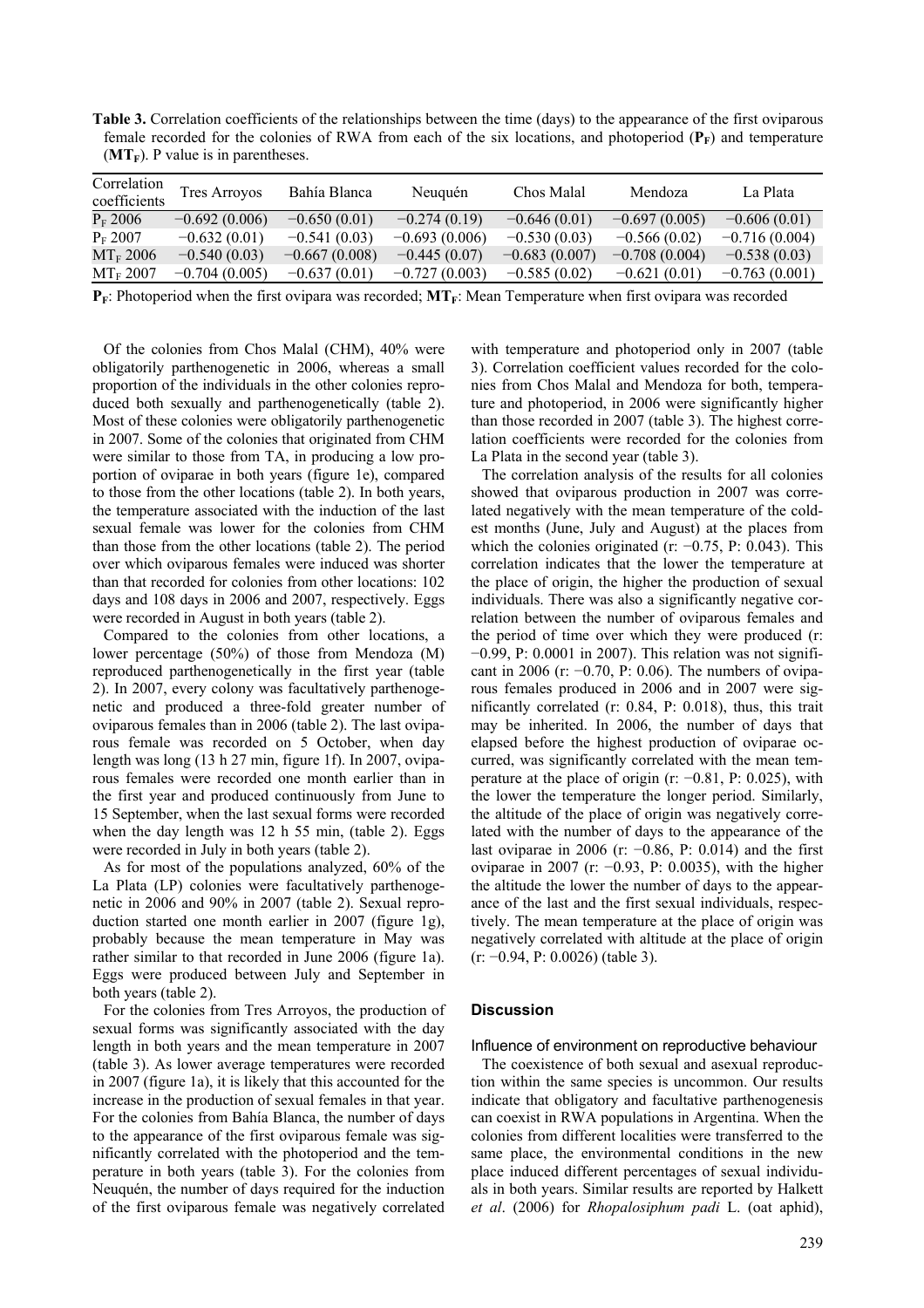which produced sexual and facultative parthenogenic lineages that coexisted in time and space with asexual lineages.

Several authors have studied the role of environmental factors in regulating the production of sexual morphs. Photoperiods below certain critical values, combined with low temperature, induce sexual reproduction and the production of eggs prior to the onset of winter (Dixon, 1972; Lees, 1973; 1987; 1989). In Argentina, the day length starts to increase from  $21<sup>st</sup>$  June. In this study the production of oviparae started in April when day-length was short (11:33 h) and continued until October (13:44 h). Eggs were recorded only in winter (July-August) for three of the populations (Tres Arroyos, Chos Malal and Mendoza), but the other populations continued to produce eggs until September/October (spring). Clonal differences in the tendency to produce sexual or asexual morphs when subjected to identical environmental conditions are reported for several species of aphid (Blackman, 1971; MacKay, 1989; Mittler and Gorder, 1991; Wegorek and Dedryver, 1987; Papura *et al*., 2003; Vorburger *et al*., 2003; Vorburger, 2004).

Moreover, in both 2006 and 2007, the number of days to when the first and the last oviparae matured and the peak in the production of sexual forms, were strongly associated with the mean temperature and altitude at the place of origin of the colonies. That is, when reared under the same conditions the differences in the reproductive behaviour of the different colonies reflected the differences in the environmental conditions at their places of origin. On the other hand, the production of oviparous females was associated with the host from which the colonies were collected. In both years those aphids that were collected from barley produced the fewest oviparous females and those collected from wheat the greatest number. As all the colonies were reared on wheat it is likely this influenced the number of sexuals they produced. Moreover in this study RWA was reared continuously on the same host whereas in the field this species often colonizes a different wild or cultivated host when the host matures. Rearing this aphid on a different host in the two years might have resulted in it producing more oviparae and becoming better adapted to the new environment (temperature, photoperiod and host).

There are several biotypes of RWA in South Africa and USA, where genetic diversity is rare or absent (Shufran and Payton, 2009). Only RWA biotypes 1 and 2 are recorded in Argentina, which are characterized by different sets of *Dn* resistance genes (Almaraz *et al*., 2003; Ricci *et al*., 2006), which is interesting, given the fact that no RWA-resistant wheat varieties are grown in Argentina. It is likely that the genetic variation in RWA in Argentina is due to sexual reproduction, which permits aphids to adapt to different climates and a wide range of hosts.

# Comparison of populations

Some colonies, mainly those from the Andes (Neuquén, Mendoza and Chos Malal), are from populations that are probably holocyclic at their place of origin because of the extreme climate conditions prevailing there. The colonies from other populations could be functionally parthenogenetic, although every colony produced sexuals. Thus, sexual reproduction might be the mechanism by which this aphid species adapts to different environments. *D. noxia* is a monoecious species living on winter and summer gramineae in Argentina (Clúa *et al*., 2004) and it is likely that its phenotypic plasticity enabled it to adjust its life cycle to that of its hosts (coevolution) and to different environmental conditions.

Of the colonies established from samples of *D. noxia* collected in the former Soviet Union, more than half of those collected in Moldova and the Crimea produced sexual forms. In contrast, only nine percent of those collected from close to Odesa and Kherson in the Ukraine, produced sexuals. In addition, less than 1% of those collected in Idaho and Oregon produced oviparae (Kiriac *et al*., 1990). *D. noxia* collected in Moldova and reared at 20 ºC and an 8:16 (L:D) photoperiod produced sexual forms, but those collected from Syria, France, Turkey, Jordan and Kirghizstan did not. The latter only produced sexuals and eggs at 16 ºC and a phothoperiod of 14:10 (L:D) (Kiriac *et al*., 1990). In Argentina similar temperatures and photoperiods induced RWA populations to produce sexuals.

# **Conclusions**

Phenotypic plasticity may have enabled RWA to adapt to the very different environments and hosts in Argentina. It is possible that selection, acting on the extent and timing of sexual reproduction, enabled this species to synchronize its life cycle with the availability of potential host plants at a wide range of localities experiencing very different environmental conditions. Sexual reproduction and facultative parthenogenesis contribute to the genetic variability and the evolution of noxious biotypes of *D. noxia* in Argentina.

# **Acknowledgements**

This research was funded by the University of La Plata and CONICET of Argentina.

# **References**

- AALBERSBERG Y. K., VAN DER WESTHUISEN M. C., HEWITT P. H., 1987.- Development rate, fecundity and life span of apterae of the Russian wheat aphid, *Diuraphis noxia* (Mordvilko) (Hemiptera: Aphididae) under controlled conditions.- *Bulletin of Entomological Research*, 77: 629-635.
- ALMARAZ L. B., BELLONE B., CHIDICHIMO H. O., 2003.- The response of wheat sources of resistance and Argentinian commercial cultivars infested with RWA.- *Proceedings of the XXIII congress of the Chilean Entomological Society*, 5-7 December 2003, Temuco, Chile.
- BASKY Z., JORDAAN J., 1997.- Comparisons of the development and fecundity of Russian wheat aphid (Homoptera: Aphididae) in South Africa and Hungary.- *Journal of Economic Entomology*, 90 (2): 623-627.
- BLACKMAN R. L., 1971.- Variation in the photoperiodic response within natural populations of *Myzus persicae* Sulz.- *Bulletin of Entomological Research*, 60: 533-546.